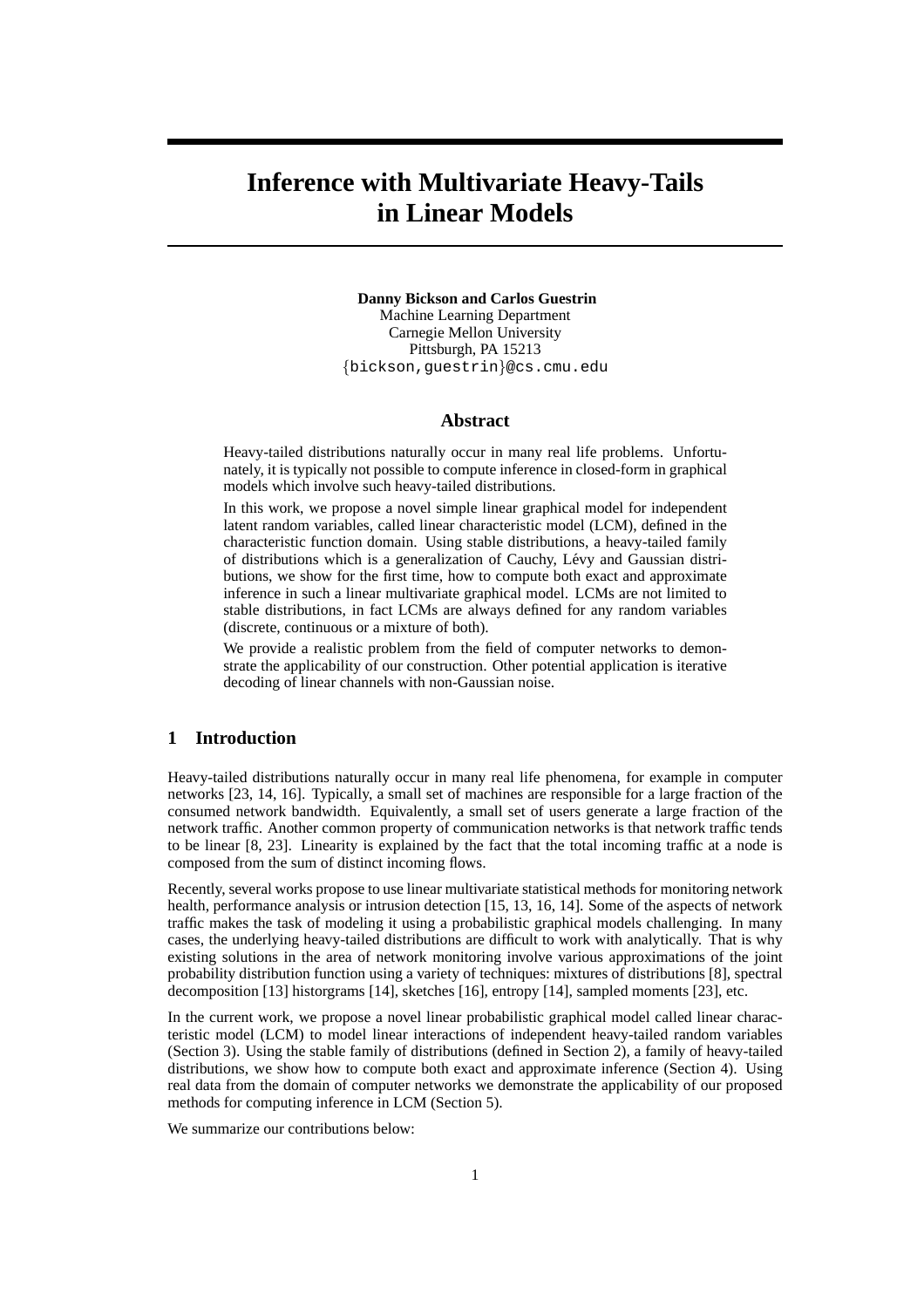- We propose a new linear graphical model called LCM, defined as a product of factors in the cf domain. We show that our model is well defined for any collection of random variables, since any random variable has a matching cf.
- Computing inference in closed form in linear models involving continuous variables is typically limited to the well understood cases of Gaussians and simple regression problems in exponential families. In this work, we extend the applicability of belief propagation to the stable family of distributions, a generalization of Gaussian, Cauchy and Lévy distributions. We analyze both exact and approximate inference algorithms, including convergence and accuracy of the solution.
- We demonstrate the applicability of our proposed method, performing inference in real settings, using network tomography data obtained from the PlanetLab network.

#### **1.1 Related work**

There are three main relevant works in the machine learning domain which are related to the current work: Convolutional Factor Graphs (CFG), Copulas and Independent Component Analysis (ICA). Below we shortly review them and motivate why a new graphical model is needed.

Convolutional Factor Graphs (CFG) [18, 19] are a graphical model for representing linear relation of independent latent random variables. CFG assume that the probability distribution factorizes as a convolution of potentials, and proposes to use duality to derive a product factorization in the characteristic function (cf) domain. In this work we extend CFG by defining the graphical model as a product of factors in the cf domain. Unlike CFGs, LCMs are always defined, for any probability distribution, while CFG may are not defined when the inverse Fourier transform does not exist.

A closely related technique is the Copula method [22, 17]. Similar to our work, Copulas assume a linear underlying model. The main difference is that Copulas transform each marginal variable into a uniform distribution and perform inference in the cumulative distribution function (cdf) domain. In contrast, we perform inference in the cf domain. In our case of interest, when the underlying distributions are stable, Copulas can not be used since stable distributions are not analytically expressible in the cdf domain.

A third related technique is ICA (independent component analysis) on linear models [27]. Assuming a linear model  $Y = AX^1$ , where the observations Y are given, the task is to estimate the linear relation matrix A, using only the fact that the latent variables X are statistically mutually independent. Both techniques (LCM and ICA) are complementary, since ICA can be used to learn the linear model, while LCM is used for computing inference in the learned model.

## **2 Stable distribution**

Stable distribution [30] is a family of heavy-tailed distributions, where Cauchy, Lévy and Gaussian are special instances of this family (see Figure 1). Stable distributions are used in different problem domains, including economics, physics, geology and astronomy [24]. Stable distribution are useful since they can model heavy-tailed distributions that naturally occur in practice. As we will soon show with our networking example, network flows exhibit empirical distribution which can be modeled remarkably well by stable distributions.

We denote a stable distribution by a tuple of four parameters:  $S(\alpha, \beta, \gamma, \delta)$ . We call  $\alpha$  as the characteristic exponent,  $\beta$  is the skew parameter,  $\gamma$  is a scale parameter and  $\delta$  is a shift parameter. For example (Fig. 1), a Gaussian  $\mathcal{N}(\mu, \sigma^2)$  is a stable distribution with the parameters  $\mathcal{S}(2, 0, \frac{\sigma}{\sqrt{2}}, \mu)$ , a Cauchy distribution Cauchy( $\gamma$ ,  $\delta$ ) is stable with  $\mathcal{S}(1, 0, \gamma, \delta)$  and a Lévy distribution Lévy( $\gamma$ ,  $\delta$ ) is stable with  $S(\frac{1}{2}, 1, \gamma, \delta)$ . Following we define formally a stable distribution. We begin by defining a unit scale, zero-centered stable random variable.

**Definition 2.1.** *[25, Def. 1.6] A random variable X is stable if and only if*  $X \sim aZ + b$ ,  $0 < \alpha \leq 2$ ,  $-1 \leq \beta \leq 1$ ,  $a, b \in \mathbb{R}$ ,  $a \neq 0$  *and* Z *is a random variable with characteristic function*<sup>2</sup>

$$
E[\exp(iuZ)] = \begin{cases} \exp\left(-|u|^{\alpha}[1-i\beta\tan(\frac{\pi\alpha}{2})\operatorname{sign}(u)]\right) & \alpha \neq 1\\ \exp\left(-|u|[1+i\beta_{\pi}^{2}\operatorname{sign}(u)\log(|u|)]\right) & \alpha = 1 \end{cases} . \tag{1}
$$

<sup>&</sup>lt;sup>1</sup>Linear model is formally defined in Section 3.

<sup>&</sup>lt;sup>2</sup>We formally define characteristic function in the supplementary material.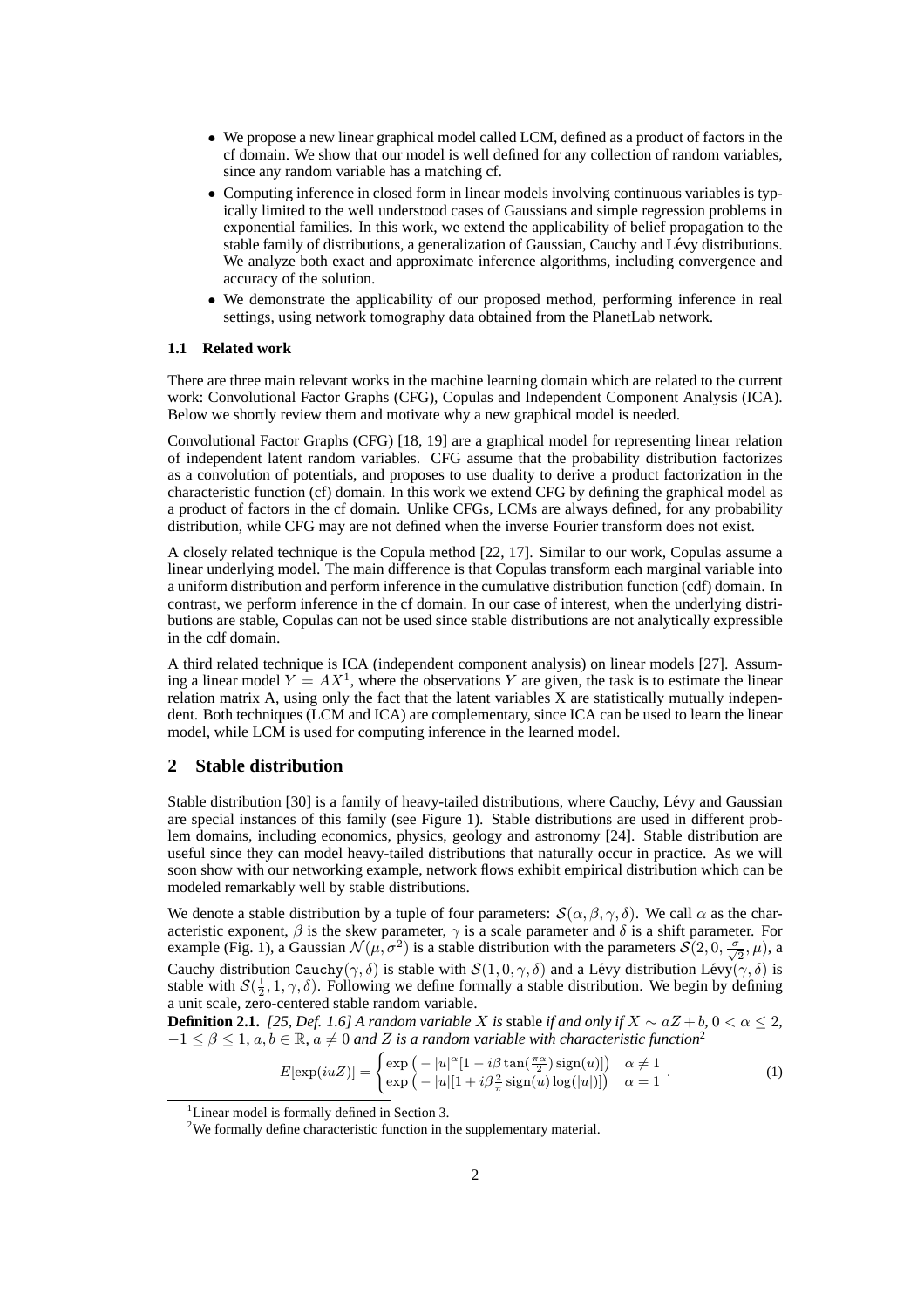Next we define a general stable random variable. **Definition 2.2.** *[25, Def. 1.7] A random variable X is*  $S(\alpha, \beta, \gamma, \delta)$  *if* 

$$
X \sim \begin{cases} \gamma(Z-\beta \tan(\frac{\pi \alpha}{2})) + \delta & \alpha \neq 1 \\ \gamma Z + \delta & \alpha = 1 \end{cases},
$$

*where* Z *is given by* (1)*.* X *has characteristic function*

$$
E \exp(iuZ) = \begin{cases} \exp(-\gamma^{\alpha}|u|^{\alpha}[1 - i\beta \tan(\frac{\pi \alpha}{2}) \operatorname{sign}(u)(|\gamma u|^{1-\alpha} - 1)] + i\delta u) & \alpha \neq 1 \\ \exp(-\gamma|u|[1 + i\beta \frac{2}{\pi} \operatorname{sign}(u) \log(\gamma|u|)] + i\delta u) & \alpha = 1 \end{cases}.
$$

A basic property of stable laws is that weighted sums of  $\alpha$ -stable random variables is  $\alpha$ -stable (and hence the family is called stable). This property will be useful in the next section where we compute inference in a linear graphical model with underlying stable distributions. The following proposition formulates this linearity.

**Proposition 2.1.** *[25, Prop. 1.16]*

- *a*) **Multiplication by a scalar.** *If*  $X \sim S(\alpha, \beta, \gamma, \delta)$  *then for any*  $a, b \in \mathbb{R}, a \neq 0$ ,  $aX + b \sim \mathcal{S}(\alpha, \text{sign}(a)\beta, |a|\gamma, a\delta + b)$ .
- *b*) **Summation of two stable variables.** *If*  $X_1 \sim S(\alpha, \beta_1, \gamma_1, \delta_1)$  *and*  $X_2 \sim S(\alpha, \beta_2, \gamma_2, \delta_2)$ *are independent, then*  $X_1 + X_2 \sim S(\alpha, \beta, \gamma, \delta)$  *where*

$$
\begin{aligned} \beta &= \frac{\beta_1\gamma_1^\alpha + \beta_2\gamma_2^\alpha}{\gamma_1^\alpha + \gamma_2^\alpha}, \quad \gamma^\alpha = \gamma_1^\alpha + \gamma_2^\alpha \ , \quad \delta = \delta_1 + \delta_2 + \xi \ , \\ \xi &= \begin{cases} \tan(\frac{\pi\alpha}{2})[\beta\gamma - \beta_1\gamma_1 - \beta_2\gamma_2] & \alpha \neq 1 \\ \frac{2}{\pi}[\beta\gamma\log\gamma - \beta_1\gamma_1\log\gamma_1 - \beta_2\gamma_2\log\gamma_2] & \alpha = 1 \end{cases} \ . \end{aligned}
$$

*Note that both*  $X_1, X_2$  *have to be distributed with the same characteristic exponent*  $\alpha$ *.* 

# **3 Linear characteristic models**

A drawback of general stable distributions, is that they do not have closed-form equation for the pdf or the cdf. This fact makes the handling of stable distributions more difficult. This is probably one of the reasons stable distribution are rarely used in the probabilistic graphical models community.

We propose a novel approach for modeling linear interactions between random variables distributed according to stable distributions, using a new linear probabilistic graphical model called LCM. A new graphical model is needed, since previous approaches like CFG or the Copula method can not be used for computing inference in closed-form in linear models involving stable distribution, because they require computation in the pdf or cdf domains respectively. We start by defining a linear model:

**Definition 3.1.** *(Linear model) Let*  $X_1, \dots, X_n$  *a set of mutually independent random variables.*<sup>3</sup> Let  $Y_1, \dots, Y_m$  be a set of observations obtained using the linear model:

$$
Y_i \sim \sum_j A_{ij} X_j \quad \forall i,
$$

*where*  $A_{ij} \in \mathbb{R}$  *are weighting scalars. We denote the linear model in matrix notation as*  $Y = AX$ .

Linear models are useful in many domains. For example, in linear channel decoding,  $X$  are the transmitted codewords, the matrix  $A$  is the linear channel transformation and  $Y$  is a vector of observations. When X are distributed using a Gaussian distribution, the channel model is called AWGN (additive white Gaussian noise) channel. Typically, the decoding task is finding the most probable  $X$ , given A and the observation Y. Despite the fact that X are assumed statistically mutually independent when transmitting, given an observation  $Y$ ,  $X$  are not independent any more, since they are correlated via the observation. Besides of the network application we focus on, other potential application to our current work is linear channel decoding with stable, non-Gaussian, noise.

In the rest of this section we develop the foundations for computing inference in a linear model using underlying stable distributions. Because stable distributions do not have closed-form equations in the pdf domain, we must work in the cf domain. Hence, we define a dual linear model in the cf domain.

<sup>&</sup>lt;sup>3</sup>We do not limit the type of random variables. The variables may be discrete, continuous, or a mixture of both.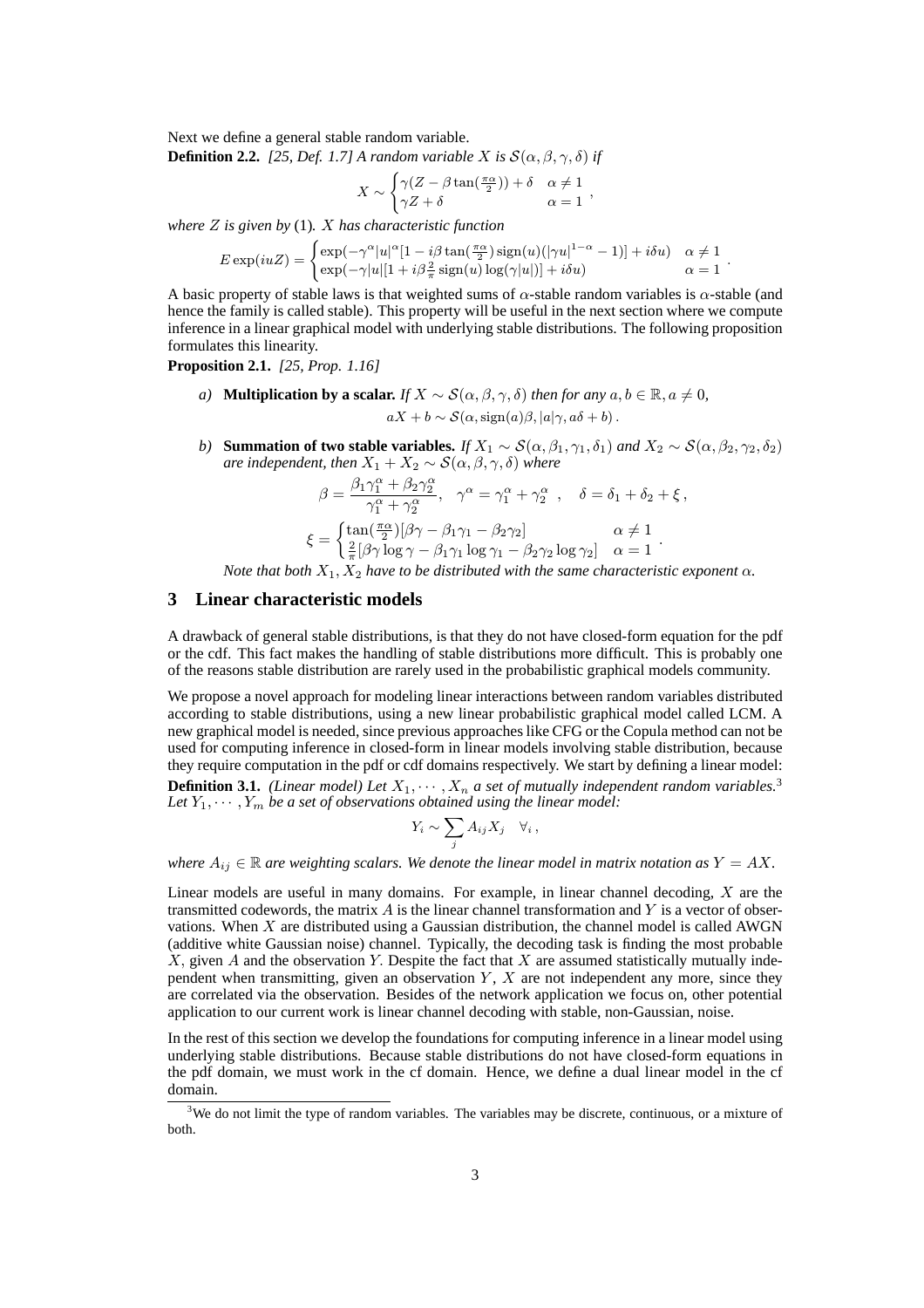#### **3.1 Duality of LCM and CFG**

CFG [19] have shown that the joint probability  $p(x, y)$  of any linear model can be factorized as a convolution:

$$
p(x,y) = p(x_1, \dots, x_n, y_1, \dots, y_m) = \prod_{i}^{*} p(x_i, y_1, \dots, y_m).
$$
 (2)

Informally, LCM is the dual representation of (2) in the characteristic function domain. Next, we define LCM formally, and establish the duality to the factorization given in (2).

**Definition 3.2.** *(LCM) Given the linear model Y=AX, we define the linear characteristic model (LCM)*

$$
\varphi(t_1,\cdots,t_n,s_1,\cdots,s_m)\triangleq \prod_i \varphi(t_i,s_1,\cdots,s_m)\,,
$$

*where*  $\varphi(t_i, s_1, \dots, s_m)$  *is the characteristic function*<sup>4</sup> *of the joint distribution*  $p(x_i, y_1, \dots, y_m)$ *.* 

The following two theorems establish duality between the LCM and its dual representation in the pdf domain. This duality is well known (see for example [18, 19]), but important for explaining the derivation of LCM from the linear model.

**Theorem 3.3.** *Given a LCM, assuming*  $p(x, y)$  *as defined in (2) has a closed form and the Fourier transform*  $\mathcal{F}[p(x, y)]$  *exists, then the*  $\mathcal{F}[p(x, y)] = \varphi(t_1, \dots, t_n, s_1, \dots, s_m)$ *.* 

**Theorem 3.4.** *Given a LCM, when the inverse Fourier transform exists, then*  $\mathcal{F}^{-1}(\varphi(t_1,\cdots,t_n,s_1,\cdots,s_m))=p(x,y)$  as defined in (2).

The proof of all theorem is deferred to the supplementary material. Whenever the inverse Fourier transform exists, LCM model has a dual CFG model. In contrast to the CFG model, LCM are always defined, even the inverse Fourier transform does not exist. The duality is useful, since it allows us to compute inference in either representations, whenever it is more convenient.

## **4 Main result: exact and approximate inference in LCM**

This section brings our main result. Typically, exact inference in linear models with continuous variables is limited to the well understood cases of Gaussian and simple regression problem in exponential families. In this section we extend previous results, to show how to compute inference (both exact and approximate) in linear model with underlying stable distributions.

#### **4.1 Exact inference in LCM**

The inference task typically involves computation of marginal distribution or a conditional distribution of a probability function. For the rest of the discussion we focus on marginal distribution. Marginal distribution of the node  $x_i$  is typically computed by integrating out all other nodes:

$$
p(x_i|y) \sim \int\limits_{X \setminus i} p(x,y) \, d_{X \setminus i} \, ,
$$

where  $X \setminus i$  is the set of all nodes excluding node i. Unfortunately, when working with stable distribution, the above integral is intractable. Instead, we propose to use a dual operation called slicing, computed in the cf domain.

**Definition 4.1.** *(slicing/evaluation)[28, p. 110]*

*(a)* **Joint cf***. Given random variables*  $X_1, X_2$ *, the joint cf is*  $\varphi_{X_1, X_2}(t_1, t_2) = E[e^{it_1x_1+it_2x_2}]$ *. (b)* **Marginal cf***. The* marginal cf *is derived from the joint cf by*  $\varphi_{X_1}(t_1) = \varphi_{X_1,X_2}(t_1,0)$ *. This operation is called slicing or evaluation.* We denote the slicing operation as  $\varphi_{X_1}(t_1)$  =  $\varphi_{X_1,X_2}(t_1,t_2)\bigg]$  $t_2=0$ *.*

The following theorem establishes the fact that marginal distribution can be computed in the cf domain, by using the slicing operation.

<sup>4</sup> Defined in the supplementary material.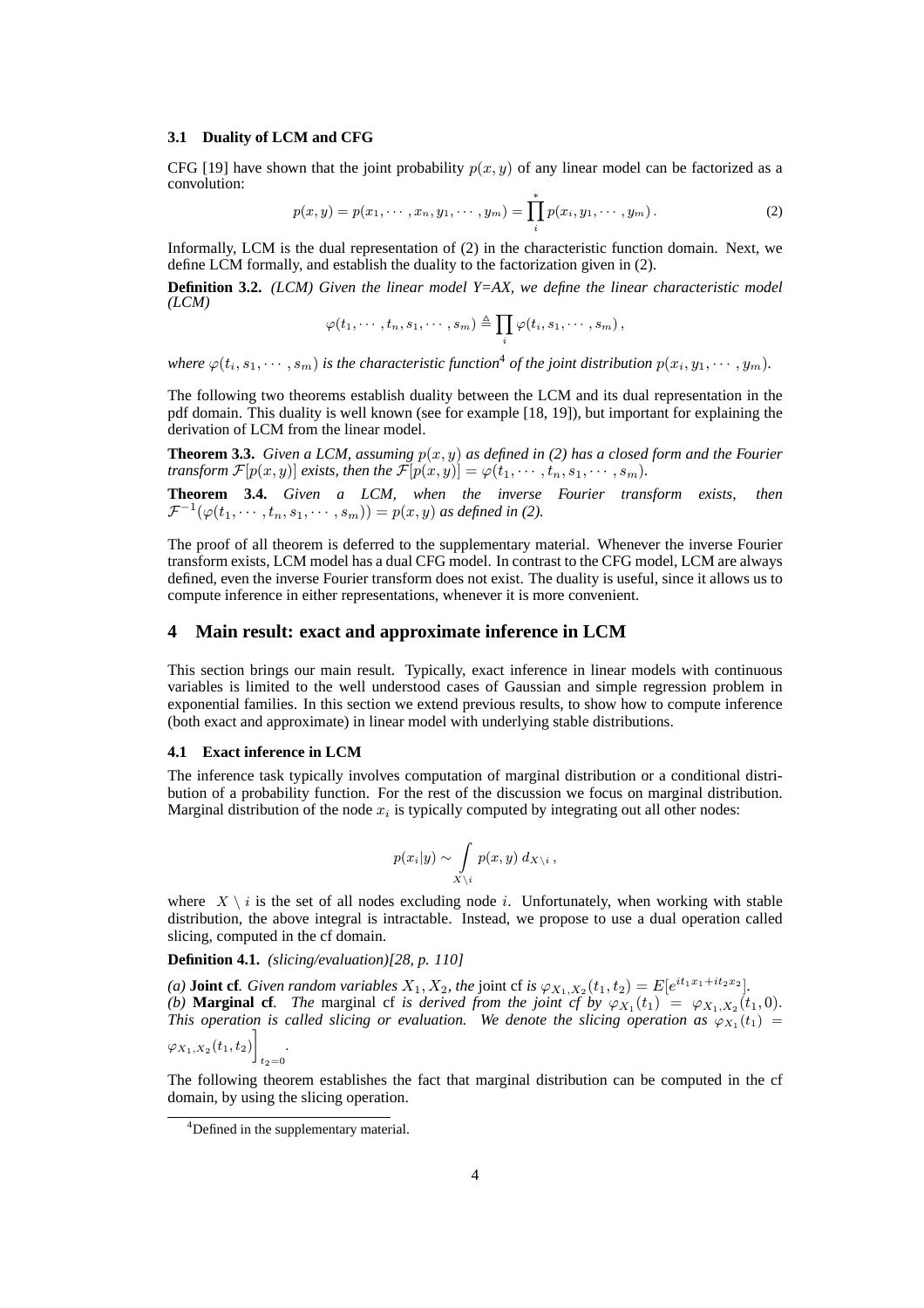

Algorithm 1: Exact inference in LCM using LCM-Elimination.

Figure 1: The three special cases of stable distribution where closed-form pdf exists.

**Theorem 4.2.** *Given a LCM, the marginal cf of the random variable*  $X_i$  *can be computed using* 

$$
\varphi(t_i) = \prod_j \varphi(t_j, s_1, \cdots, s_m) \bigg]_{T \setminus i = 0}, \qquad (3)
$$

In case the inverse Fourier transform exists, then the marginal probability of the hidden variable  $X_i$ *is given by*  $p(x_i) \sim \mathcal{F}^{-1}{\phi(t_i)}$ .

Based on the results of Thm. 4.2 we propose an exact inference algorithm, LCM-Elimination, for computing the marginal cf (shown in Algorithm 1). We use the notation  $N(k)$  as the set of graph neighbors of node k, excluding  $k^5$ . T is the set  $\{t_1, \dots, t_n\}$ .

LCM-Elimination is dual to CFG-Elimination algorithm [19]. LCM-Elimination operates in the cf domain, by evaluating one variable at a time, and updating the remaining graphical model accordingly. The order of elimination does not affect correctness (although it may affect efficiency). Once the marginal cf  $\varphi(t_i)$ , is computed, assuming the inverse Fourier transform exists, we can compute the desired marginal probability  $p(x_i)$ .

#### **4.2 Exact inference in stable distributions**

After defining LCM and showing that inference can be computed in the cf domain, we are finally ready to show how to compute exact inference in a linear model with underlying stable distributions. We assume that all observation nodes  $Y_i$  are distributed according to a stable distribution. From the linearity property of stable distribution, it is clear that the hidden variables  $X_i$  are distributed according to a stable distribution as well. The following theorem is one of the the novel contributions of this work, since as far as we know, no closed-form solution was previously derived.

**Theorem 4.3.** *Given a LCM,*  $Y = AX + Z$ , with n *i.i.d.* hidden variables  $X_i \sim S(\alpha, \beta_{x_i}, \gamma_{x_i}, \delta_{x_i}),$  $n$  i.i.d. noise variables with known parameters  $Z_i\sim\mathcal{S}(\alpha,\beta_{z_i},\gamma_{z_i},\delta_{z_i}),$  and  $n$  observations  $y_i\in\mathbb{R},$ *assuming the matrix*  $A_{n \times n}$  *is invertible*<sup>6</sup>*, then* 

*a) the observations*  $Y_i$  *are distributed according to stable distribution*  $Y_i \sim S(\alpha, \beta_{y_i}, \gamma_{y_i}, \delta_{y_i})$  *with the following parameters:*

$$
\gamma_y = |A|^\alpha \gamma_x + \gamma_z, \quad \beta_y = \gamma_y^{-\alpha} \odot [(|A| \odot \text{sign}(A))(\beta_x \odot \gamma_x) + \beta_z \odot \gamma_z], \quad \delta_y = A\delta_x + \xi_y
$$

$$
\xi_y = \begin{cases} \tan(\frac{\pi \alpha}{2})[\beta_y \odot \gamma_y - A(\beta_x \odot \gamma_x) - \beta_z \odot \gamma_z] & \alpha \neq 1 \\ \frac{2}{\pi}[\beta_y \odot \gamma_y \odot \log(\gamma_y) - A \odot \log(|A|)(\beta_x \odot \gamma_x) - A(\beta_x \odot \gamma_x \odot \log(\gamma_x)) - \beta_z \odot \gamma_z] & \alpha = 1 \end{cases},
$$

*b) the result of exact inference for computing the marginals*  $p(x_i|y) \sim S(\alpha, \beta_{x_i|y}, \gamma_{x_i|y}, \delta_{x_i|y})$  *is given in vector notation:*

$$
\beta_{x|y} = \gamma_{x|y}^{-\alpha} \odot \left[ (|A|^{\alpha} \odot \text{sign}(A))^{-1} (\beta_y \odot \gamma_y^{\alpha}) \right], \quad \gamma_{x|y}^{\alpha} = (|A|^{\alpha})^{-1} \gamma_y^{\alpha}, \quad \delta_{x|y} = A^{-1} [\delta_y - \xi_x], \tag{4}
$$

<sup>&</sup>lt;sup>5</sup>More detailed explanation of the construction of a graphical model out of the linear relation matrix  $A$  is found on [4, Chapter 2.3].

<sup>&</sup>lt;sup>6</sup>To simplify discussion we assume that the length of both the hidden and observation vectors  $|X| = |Y| =$ n. However the results can be equivalently extended to the more general case where  $|X| = n, |Y| = m, m \neq$ 

n. See for example [6].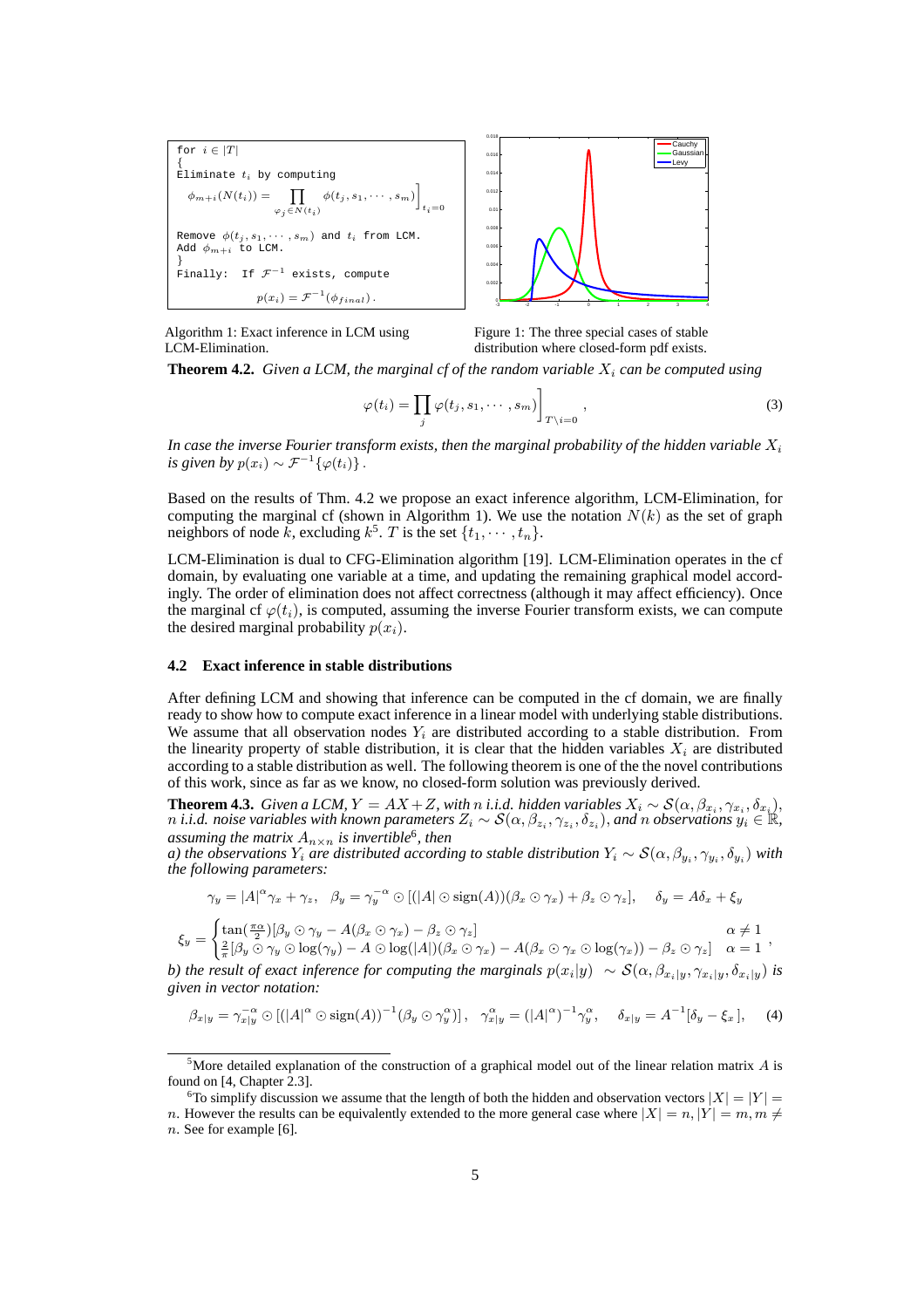$$
\begin{array}{|l|l|}\hline \text{Initialize: }m_{ij}(x_j)=1,\quad\forall A_{ij}\neq0. \\\text{Iterate until convergence} \\\hline \begin{array}{c}m_{ij}(t_j)=\varphi_i(t_i,s_1,\cdots,s_m)\prod\limits_{k\in N(i)\backslash j}m_{ki}(t_i) \\\text{Finally:} \\\hline \begin{array}{c} \varphi(t_i)=\varphi_i(t_i,s_1,\cdots,s_m)\prod\limits_{k\in N(i)\backslash j}m_{ki}(t_i) \\\text{Finally:} \\\hline \begin{array}{c} \varphi(t_i)=\varphi_i(t_i,s_1,\cdots,s_m)\prod\limits_{k\in N(i)}m_{ki}(t_i). \\\hline \begin{array}{c}m_{ij}(x_j)=\int p(x_i,y_1,\cdots,y_m)*\prod\limits_{k\in N(i)\backslash j}m_{ki}(x_i)dx_i \\\text{Finally:} \\\hline \end{array} \\\hline \begin{array}{c} \text{Initialize: } \beta_{x_i|y},\gamma_{x_i|y},\delta_{x_i|y}=S(\alpha,0,0,0), \quad\forall_i. \\\hline \begin{array}{c} \text{Initialize: } \beta_{x_i|y},\gamma_{x_i|y},\delta_{x_i|y}=S(\alpha,0,0,0), \quad\forall i. \\\hline \end{array} \\\hline \begin{array}{c} \gamma_{x_i|y}^{\alpha}=\gamma_{y_i}^{\alpha}-\sum\limits_{j\neq i}|A_{ij}|^{\alpha}\gamma_{x_j|y}^{\alpha}, \quad\beta_{x_i|y}=\beta_{y_i}\gamma_{y_i}^{\alpha}-\sum\limits_{j\neq i}\mathrm{sign}(A_{ij})|A_{ij}|^{\alpha}\beta_{x_j|y}, \quad\delta_{x_i|y}=\delta_{y_i}-\sum\limits_{j\neq i}A_{ij}\delta_{x_j|y}-\xi_{x_i|y}, \\\hline \begin{array}{c} \xi_{x_i|y}=\begin{cases} \tan(\frac{\pi\alpha}{2})[\beta_{y_i}\gamma_{y_i}-\sum_j A_{ij}\beta_{x_j|y}\gamma_{x_j|y}^{\alpha}] \\\frac{\alpha}{\pi}[\beta_{y_i}\gamma_{y_i}\log(\gamma_{y_i})-\sum_{j:A_{ij}\neq0}A_{ij}\log(|A_{ij}|)\beta_{x_j|y}\gamma_{x_j|y}^{\alpha}] \end{cases} \\\hline \begin{array}{c} \text{Output:} \end{array} \qquad \begin{array}{c}
$$

Algorithm 2: Approximate inference in LCM using the (a) Characteristic-Sum-Product (CSP) algorithm (b) Integral Convolution (IC) algorithm. Both are exact on tree topologies. (c) Stable-Jacobi algorithm.

$$
\xi_{x|y} = \begin{cases} \tan(\frac{\pi \alpha}{2})[\beta_y \odot \gamma_y - A(\beta_{x|y} \odot \gamma_{x|y})] & \alpha \neq 1 \\ \frac{2}{\pi}[\beta_y \odot \gamma_y \odot \log(\gamma_y) - (A \odot \log(|A|)(\beta_{x|y} \odot \gamma_{x|y}) - A(\beta_{x|y} \odot \gamma_{x|y} \odot \log(\gamma_{x|y}))] & \alpha = 1 \end{cases},
$$

(5) *where is the entrywise product (of both vectors and matrices),*|A<sup>|</sup> *is the absolute value (entrywise)*  $\log(A)$ ,  $A^{\alpha}$ ,  $\text{sign}(A)$  *are entrywise matrix operations and*  $\beta_x \triangleq [\beta_{x_1}, \cdots, \beta_{x_n}]^T$  *and the same for*  $\beta_y, \beta_z, \gamma_x, \gamma_y, \gamma_z, \delta_x, \delta_y, \delta_z.$ 

## **4.3 Approximate Inference in LCM**

Typically, the cost of exact inference may be expensive. For example, in the related linear model of a multivariate Gaussian (a special case of stable distribution), LCM-Elimination reduces to Gaussian elimination type algorithm with a cost of  $O(n^3)$ , where n is the number of variables. Approximate methods for inference like belief propagation [26], usually require less work than exact inference, but may not always converge (or convergence to an unsatisfactory solution). The cost of exact inference motivates us to devise a more efficient approximations.

We propose two novel algorithms that are variants of belief propagation for computing approximate inference in LCM. The first, Characteristic-Slice-Product (CSP) is defined in LCM (shown in Algorithm 2(a)). The second, Integral-Convolution (IC) algorithm (Algorithm 2(b)) is its dual in CFG. As in belief propagation, our algorithms are exact on tree graphical models. The following theorem establishes this fact.

**Theorem 4.4.** *Given an LCM with underlying tree topology (the matrix* A *is an irreducible adjacency matrix of a tree graph), the CSP and IC algorithms, compute exact inference, resulting in the marginal cf and the marginal distribution respectively.*

The basic property which allows us to devise the CSP algorithm is that LCM is defined as a product of factor in the cf domain. Typically, belief propagation algorithms are applied to a probability distribution which factors as a product of potentials in the pdf domain. The sum-product algorithm uses the distributivity of the integral and product operation to devise efficient recursive evaluation of the marginal probability. Equivalently, the Characteristic-Slice-Product algorithm uses the distributivity of the slicing and product operations to perform efficient inference to compute the marginal cf in the cf domain, as shown in Theorem 4.4. In a similar way, the Integral-Convolution algorithm uses distributivity of the integral and convolution operations to perform efficient inference in the pdf domain. Note that the original CFG work [18, 19] did not consider approximate inference. Hence our proposed approximate inference algorithm further extends the CFG model.

#### **4.4 Approximate inference for stable distributions**

For the case of stable distributions, we derive an approximation algorithm, Stable-Jacobi (Algorithm  $2(c)$ ), out of the CSP update rules. The algorithm is derived by substituting the convolution and multiplication by scalar operations (Prop. 2.1 b,a) into the update rules of the CSP algorithm given in Algorithm  $2(a)$ .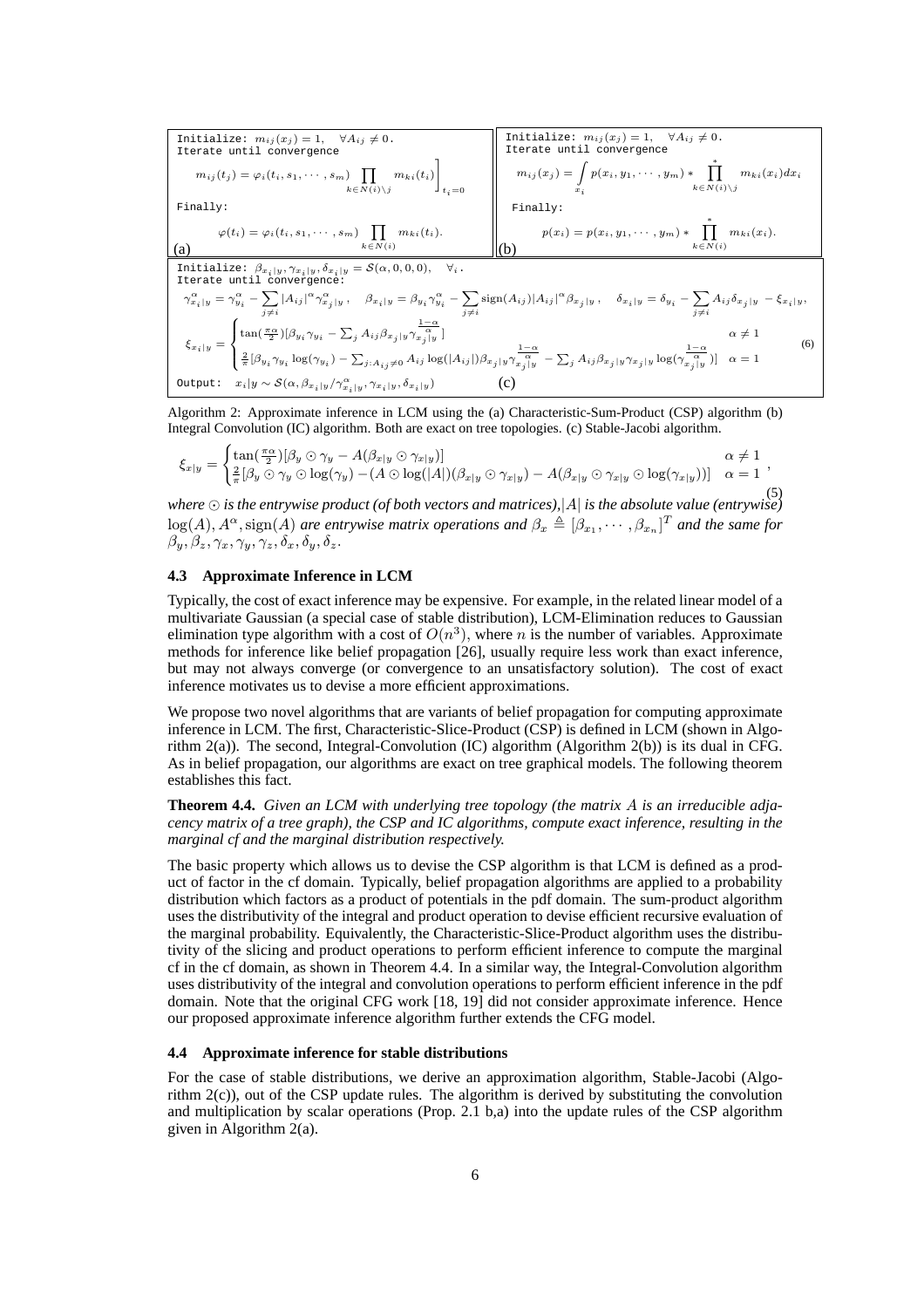

Figure 2: (a) Distribution of network flows on a typical PlanetLab host is fitted quite well with a Levy distribution. (b) The core of the PlanetLab network. 1% of the flows consists of 19% of the total bandwidth. (c) Convergence of Stable-Jacobi.

Like belief propagation, our approximate algorithm Stable-Jacobi is not guaranteed to converge on general graphs containing cycles. We have analyzed the evolution dynamics of the update equations for Stable-Jacobi and derived sufficient conditions for convergence. Furthermore, we have analyzed the accuracy of the approximation. Not surprisingly, the sufficient condition for convergence relates to the properties of the linear transformation matrix A. The following theorem is one of the main novel contributions of this work. It provides both sufficient condition for convergence of Stable-Jacobi as well as closed-form equations for the fixed point.

**Theorem 4.5.** *Given a LCM with n i.i.d hidden variables*  $X_i$ *, n observations*  $Y_i$  *distributed according to stable distribution*  $Y_i \sim S(\alpha, \beta_{y_i}, \gamma_{y_i}, \delta_{y_i})$ , *assuming the linear relation matrix*  $A_{n \times n}$  *is invertible and normalized to a unit diagonal*7*, Stable-Jacobi (as given in Algorithm 2(c)) converges to a unique fixed point under both the following sufficient conditions for convergence (both should hold):*

$$
(1) \qquad \qquad \rho(|R|^{\alpha})<1\,, \qquad \qquad (2) \qquad \qquad \rho(R)<1\,.
$$

*where*  $\rho(R)$  *is the spectral radius (the largest absolute value of the eigenvalues of* R),  $R \triangleq I - A$ ,  $|R|$  *is the entrywise absolute value and*  $|R|^{\alpha}$  *is the entrywise exponentiation. Furthermore, the unique fixed points of convergence are given by equations* (4)*-*(5)*. The algorithm converges to the* **exact marginals** *for the linear-stable channel.*<sup>8</sup>

# **5 Application: Network flow monitoring**

In this section we propose a novel application for inference in LCMs to model network traffic flows of a large operational worldwide testbed. Additional experimental results using synthetic examples are found in the supplementary material. Network monitoring is an important problem in monitoring and anomaly detection of communication networks [15, 16, 8]. We obtained Netflow PlanetLab network data [10] collected on 25 January 2010. The PlanetLab network [1] is a distributed networking testbed with around 1000 server nodes scattered in about 500 sites around the world. We define a network flow as a directed edge between a transmitting and receiving hosts. The number of packets transmitted in this flow is the scalar edge weight.

We propose to use LCMs for modeling distribution of network flows. Figure 2(a) plots a distribution of flows, sorted by their bandwidth, on a typical PlanetLab node. Empirically, we found out that network flow distribution in a single PlanetLab node are fitted quite well using Levy distribution a ´ stable distribution with  $\alpha = 0.5$ ,  $\beta = 1$ . The empirical means are mean( $\gamma$ )  $\approx 1e^{-4}$ , mean( $\delta$ )  $\approx 1$ . For performing the fitting, we use Mark Veillette's Matlab stable distribution package [31].

Using previously proposed techniques utilizing histograms [16] for tracking flow distribution in Figure 2(a), we would need to store 40 values (percentage of bandwidth for each source port). In contrast, by approximating network flow distribution with stable distributions, we need only 4

<sup>&</sup>lt;sup>7</sup>When the matrix  $A$  is positive definite it is always possible to normalize it to a unit diagonal. The normalized matrix is  $D^{-\frac{1}{2}}AD^{-\frac{1}{2}}$  where  $D = diag(A)$ . Normalizing to a unit diagonal is done to simplify convergence analysis (as done for example in [12]) but does not limit the generality of the proposed method.

<sup>&</sup>lt;sup>8</sup>Note that there is an interesting relation to the walk-summability convergence condition [12] of belief propagation in the Gaussian case:  $\rho(|R|) < 1$ . However, our results are more general since they apply for any characteristic exponent  $0 < \alpha \le 2$  and not just for  $\alpha = 2$  as in the Gaussian case.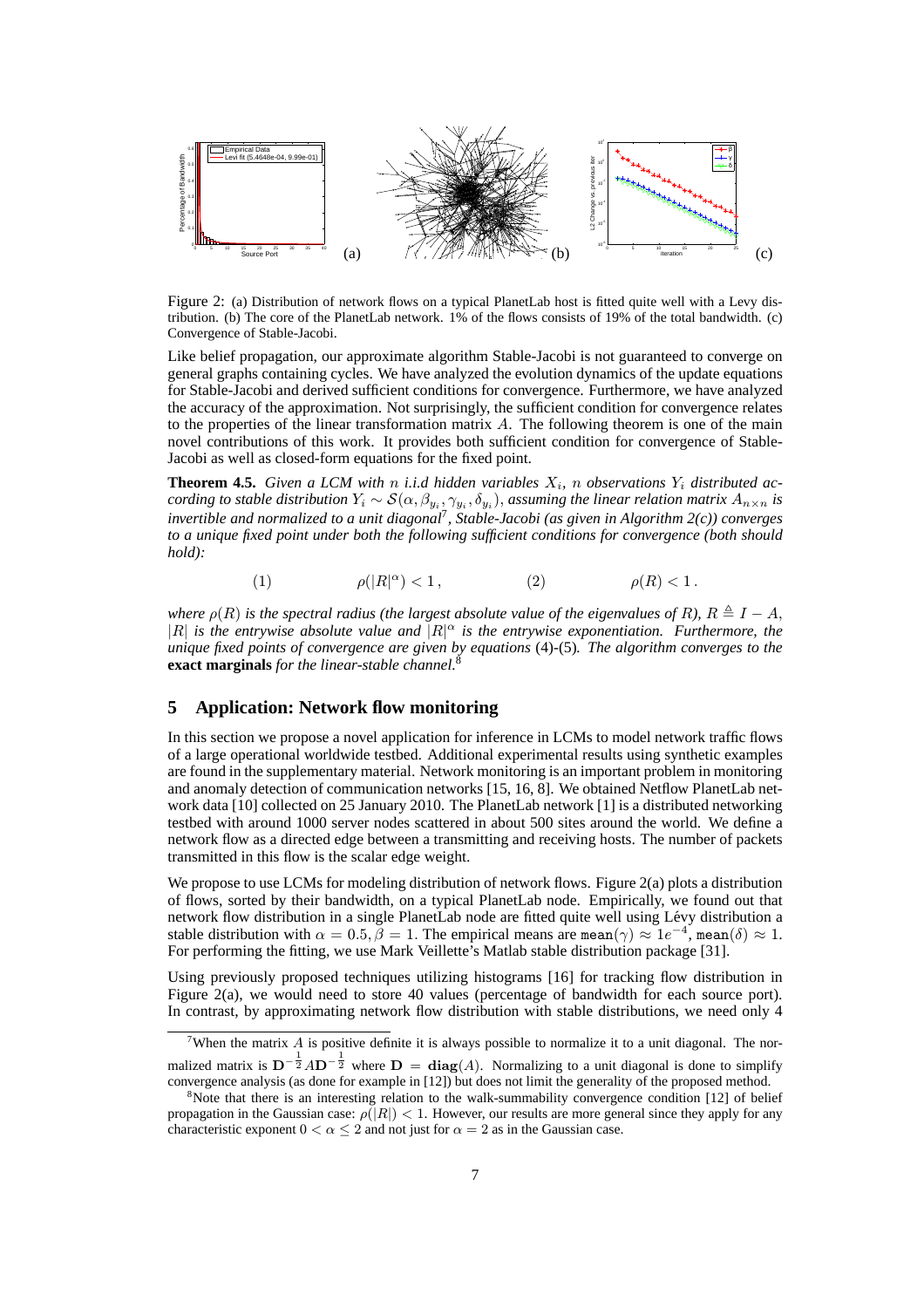parameters  $(\alpha, \beta, \gamma, \delta)$ ! Thus we dramatically reduce storage requirements. Furthermore, using the developed theory in previous sections, we are able to linearly aggregate distribution of flows in clusters of nodes.

We extracted a connected component of traffic flows connecting the core network 652 nodes. We fitted a stable distribution characterizing flow behavior for each machine. A partition of 376 machines as the observed flows  $Y_i$  (where flow distribution is known). The task is to predict the distribution of the unobserved remaining 376 flows  $X_i$ , based on the observed traffic flows (entries of  $A_{ij}$ ). We run approximate inference using Stable-Jacobi and compared the results to the exact result computed by LCM-Elimination. We emphasize again, that using related techniques (Copula method , CFG, and ICA) it is not possible to compute exact inference for the problem at hand. In the supplementary material, we provide a detailed comparison of two previous approximation algorithms: non-parametric BP (NBP) and expectation propagation (EP).

Figure 2(c) plots convergence of the three parameters  $\beta$ ,  $\gamma$ ,  $\delta$  as a function of iteration number of the Stable-Jacobi algorithm. Note that convergence speed is geometric.  $(\rho(R) = 0.02 \ll 1)$ . Regarding computation overhead, LCM-Exact algorithm requires <sup>4</sup> <sup>∙</sup> <sup>376</sup><sup>3</sup> operations, while Stable-Jacobi converged to an accuracy of <sup>1</sup>e−<sup>5</sup> in only <sup>4</sup> <sup>∙</sup> <sup>376</sup><sup>2</sup> <sup>∙</sup> <sup>25</sup> operations. Additional benefit of the Stable-Jacobi is that it is a distributed algorithm, naturally suitable for communication networks. Source code of some of the algorithms presented here can be found on [3].

#### **6 Conclusion and future work**

We have presented a novel linear graphical model called LCM, defined in the cf domain. We have shown for the first time how to perform exact and approximate inference in a linear multivariate graphical model when the underlying distributions are stable. We have discussed an application of our construction for computing inference of network flows.

We have proposed to borrow ideas from belief propagation, for computing efficient inference, based on the distributivity property of the slice-product operations and the integral-convolution operations. We believe that other problem domains may benefit from this construction, and plan to pursue this as a future work.

We believe there are several exciting directions for extending this work. Other families of distributions like geometric stable distributions or Wishart can be analyzed in our model. The Fourier transform can be replaced with more general kernel transform, creating richer models.

## **Acknowledgement**

D. Bickson would like to thank Andrea Pagnani (ISI) for inspiring the direction of this research, to John P. Nolan (American University) , for sharing parts of his excellent book about stable distribution online, Mark Veillette (Boston University) for sharing his stable distribution code online, to Jason K. Johnson (LANL) for assisting in the convergence analysis and to Sapan Bathia and Marc E. Fiuczynski (Princeton University) for providing the PlanetFlow data. This research was supported by ARO MURI W911NF0710287, ARO MURI W911NF0810242, NSF Mundo IIS-0803333 and NSF Nets-NBD CNS-0721591.

## **References**

- [1] PlanetLab Network Homepage http://www.planet-lab.org/.
- [2] D. P. Bertsekas and J. N. Tsitsiklis. *Parallel and Distributed Calculation. Numerical Methods.* Prentice Hall, 1989.
- [3] D. Bickson. Linear characteristic graphical models Matlab toolbox. Carnegie Mellon university. Available on http://www.cs.cmu.edu/∼bickson/stable/.
- [4] D. Bickson. *Gaussian Belief Propagation: Theory and Application*. PhD thesis, The Hebrew University of Jerusalem, 2008.
- [5] D. Bickson, D. Baron, A. T. Ihler, H. Avissar, and D. Dolev. Fault identification via non-parametric belief propagation. *IEEE Tran. on Signal Processing*, to appear, 2010.
- [6] D. Bickson, O. Shental, P. H. Siegel, J. K. Wolf, and D. Dolev. Gaussian belief propagation based multiuser detection. In *IEEE Int. Symp. on Inform. Theory (ISIT)*, Toronto, Canada, July 2008.
- [7] M. Briers, A. Doucet, and S. S. Singh. Sequential auxiliary particle belief propagation. In *International Conference on Information Fusion*, pages 705–711, 2005.